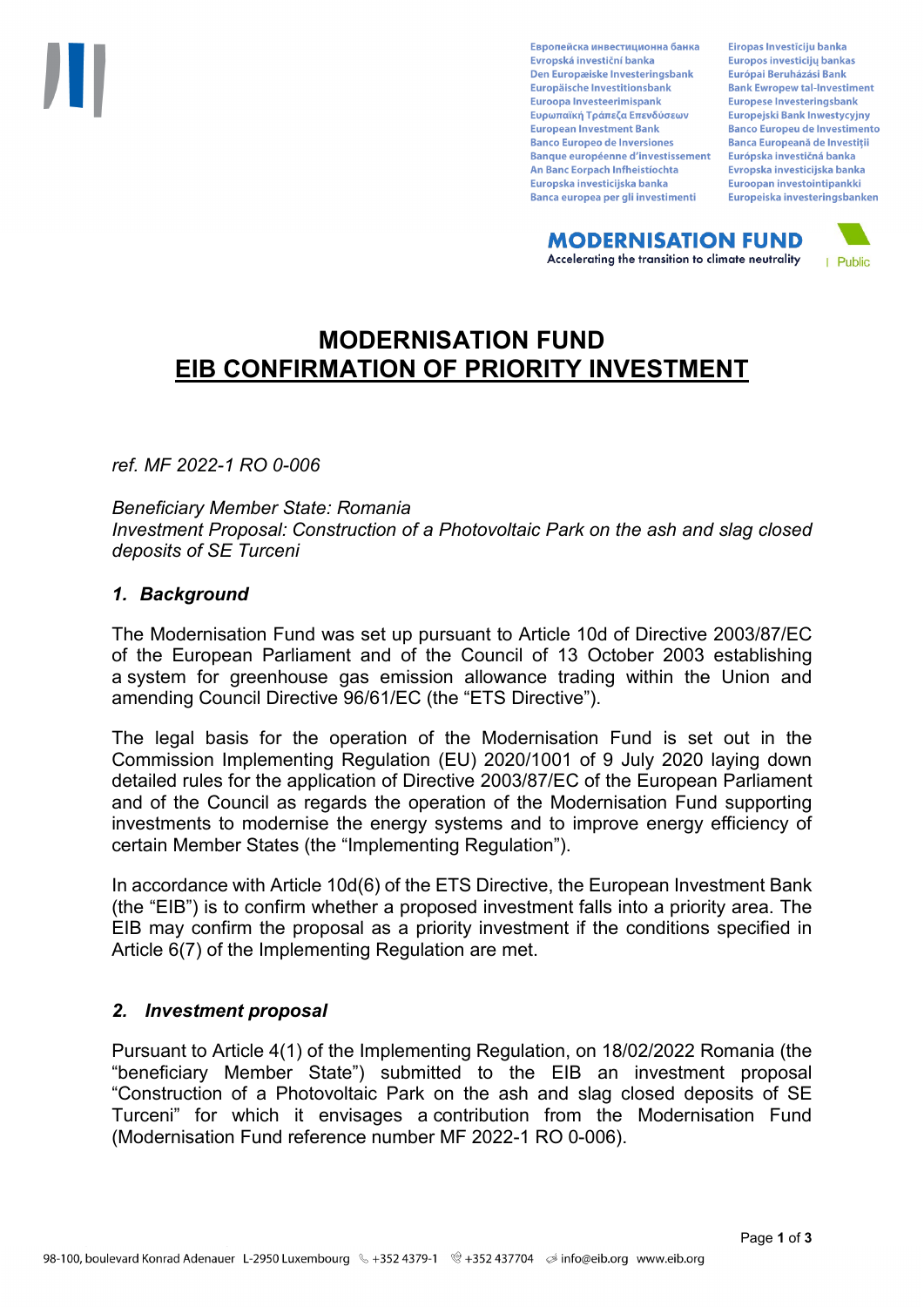

The investment proposal concerns a project relating to the construction of a photovoltaic power plant.

The beneficiary Member State has requested funding of EUR 70 407 657 for a disbursement under the proposed project.

The main objective of the investment is to support the development of new capacities of renewable energy sources that contribute to the decarbonisation of the power system.

The project is part of the measures set out in the National Energy and Climate Plan (NECP) for Romania in relation with the adequacy of the energy system in the context of the development and decarbonisation plan of the Oltenia Energy Complex.

### *3. Compliance with the conditions for priority investment*

- a) The beneficiary Member State has demonstrated that the investment complies with the requirements laid down in Article 10d(1) of the ETS Directive as it supports the modernisation of the energy system and it is in line with the objectives and measures set out in its NECP.
- b) According to the information provided by the beneficiary Member State and pursuant to Article 10d(2) Directive 2003/87/EC, the investment is considered as a priority investment as it falls under the priority area "generation of electricity from renewable sources".
- c) The beneficiary Member State has sufficient funds available for the requested disbursement according to the statement of the available funds referred to in Article 5(1) of the Implementing Regulation and after deduction of any amounts to be disbursed for investments already confirmed in accordance with Article 6(9) of the Implementing Regulation.
- d) The beneficiary Member State has provided evidence that the measures under the investment proposal have obtained State aid clearance in accordance with the Commission Decision C(2022) 553, ref. State aid SA.59974.
- e) The beneficiary Member State has confirmed in writing that the investment complies with any other applicable requirements of Union and national law.
- f) According to the information provided by the beneficiary Member State, the amounts requested from the Modernisation Fund are not intended to cover the same costs of the investment as those financed by another Union or national instrument.

## *4. Conclusions*

The EIB has assessed the investment proposal based on the information submitted by the beneficiary Member State in accordance with Article 4 and Annex 1 of the